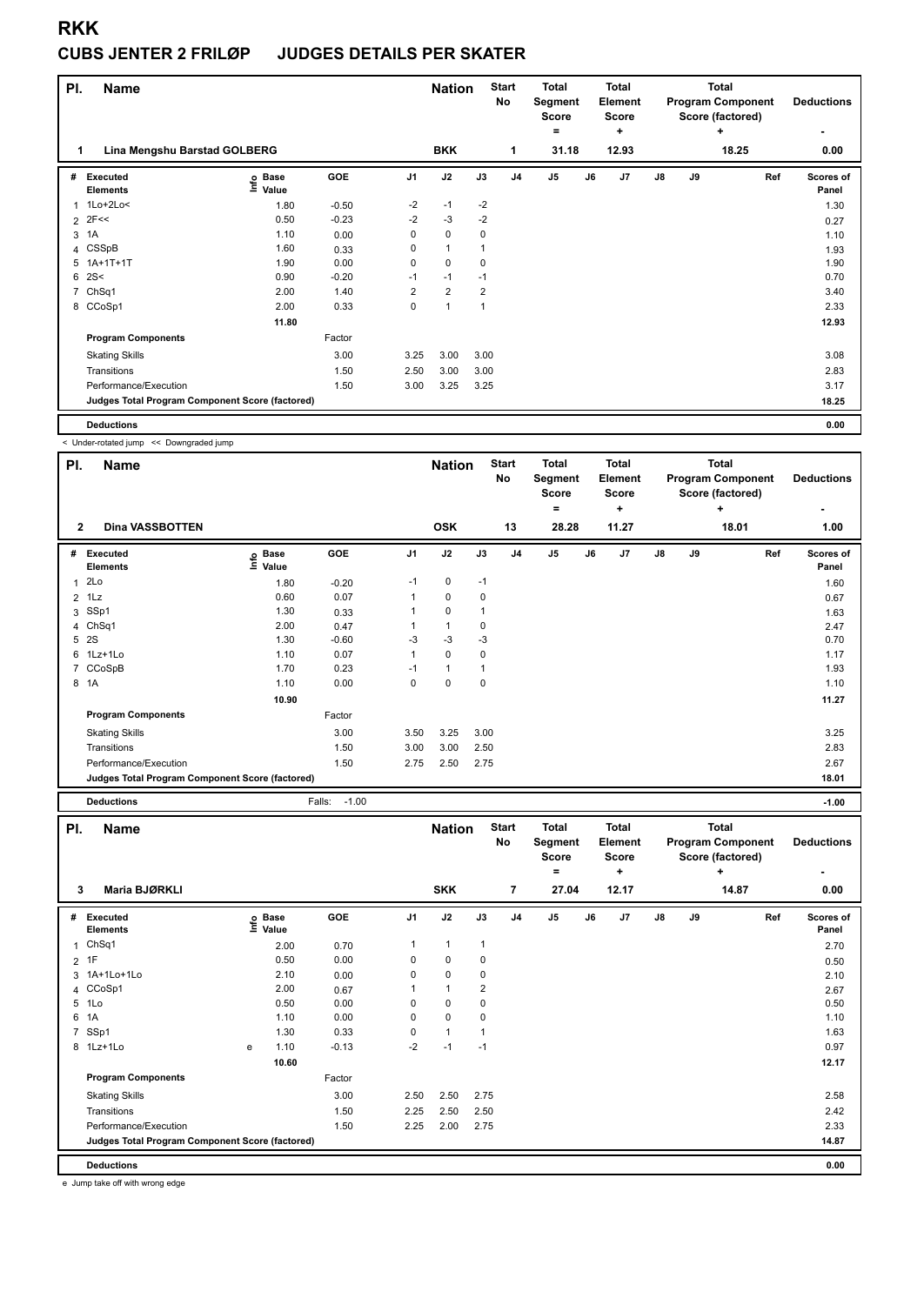#### **CUBS JENTER 2 FRILØP JUDGES DETAILS PER SKATER**

| PI.            | <b>Name</b>                                     |                   |         |      | <b>Nation</b> |             | <b>Start</b><br>No | <b>Total</b><br>Segment<br>Score |    | <b>Total</b><br>Element<br><b>Score</b> |    |    | <b>Total</b><br><b>Program Component</b><br>Score (factored) | <b>Deductions</b>  |
|----------------|-------------------------------------------------|-------------------|---------|------|---------------|-------------|--------------------|----------------------------------|----|-----------------------------------------|----|----|--------------------------------------------------------------|--------------------|
|                |                                                 |                   |         |      |               |             |                    | ۰                                |    | ÷                                       |    |    | ÷                                                            |                    |
| 4              | Jenny Persen GJERVAN                            |                   |         |      | <b>TSK</b>    |             | 8                  | 22.48                            |    | 9.47                                    |    |    | 13.01                                                        | 0.00               |
| #              | Executed<br><b>Elements</b>                     | e Base<br>E Value | GOE     | J1   | J2            | J3          | J4                 | J5                               | J6 | J <sub>7</sub>                          | J8 | J9 | Ref                                                          | Scores of<br>Panel |
|                | 1 1A+1Lo                                        | 1.60              | 0.00    | 0    | $\mathbf 0$   | $\mathbf 0$ |                    |                                  |    |                                         |    |    |                                                              | 1.60               |
| $\overline{2}$ | <b>2S</b>                                       | 1.30              | $-0.27$ | $-2$ | $-1$          | $-1$        |                    |                                  |    |                                         |    |    |                                                              | 1.03               |
|                | 3 CCoSpB                                        | 1.70              | 0.17    | 0    | $\mathbf 0$   | 1           |                    |                                  |    |                                         |    |    |                                                              | 1.87               |
|                | 4 ChSp1                                         | 2.00              | $-0.17$ | $-1$ | 0             | 0           |                    |                                  |    |                                         |    |    |                                                              | 1.83               |
| 5              | 1A                                              | 1.10              | 0.00    | 0    | 0             | 0           |                    |                                  |    |                                         |    |    |                                                              | 1.10               |
| 6              | 1F                                              | 0.50              | 0.07    | 1    | $\pmb{0}$     | 0           |                    |                                  |    |                                         |    |    |                                                              | 0.57               |
|                | 7 1Lz+1Lo+1F                                    | 1.60              | $-0.13$ | $-1$ | $-2$          | $-1$        |                    |                                  |    |                                         |    |    |                                                              | 1.47               |
|                | 8 SSp0                                          | 0.00              | 0.00    |      |               |             |                    |                                  |    |                                         |    |    |                                                              | 0.00               |
|                |                                                 | 9.80              |         |      |               |             |                    |                                  |    |                                         |    |    |                                                              | 9.47               |
|                | <b>Program Components</b>                       |                   | Factor  |      |               |             |                    |                                  |    |                                         |    |    |                                                              |                    |
|                | <b>Skating Skills</b>                           |                   | 3.00    | 2.00 | 1.75          | 2.25        |                    |                                  |    |                                         |    |    |                                                              | 2.00               |
|                | Transitions                                     |                   | 1.50    | 2.25 | 2.00          | 2.25        |                    |                                  |    |                                         |    |    |                                                              | 2.17               |
|                | Performance/Execution                           |                   | 1.50    | 2.75 | 2.25          | 2.50        |                    |                                  |    |                                         |    |    |                                                              | 2.50               |
|                | Judges Total Program Component Score (factored) |                   |         |      |               |             |                    |                                  |    |                                         |    |    |                                                              | 13.01              |
|                | <b>Deductions</b>                               |                   |         |      |               |             |                    |                                  |    |                                         |    |    |                                                              | 0.00               |
| PI.            | <b>Name</b>                                     |                   |         |      | <b>Nation</b> |             | <b>Start</b>       | <b>Total</b>                     |    | <b>Total</b>                            |    |    | <b>Total</b>                                                 |                    |

| PI.<br><b>Name</b>                              |                            |         |                | <b>Nation</b> |             | <b>Start</b><br>No | Total<br>Segment<br><b>Score</b><br>۰ | <b>Total</b><br>Element<br><b>Score</b><br>٠ |               |    | <b>Total</b><br><b>Program Component</b><br>Score (factored)<br>÷ | <b>Deductions</b><br>۰ |
|-------------------------------------------------|----------------------------|---------|----------------|---------------|-------------|--------------------|---------------------------------------|----------------------------------------------|---------------|----|-------------------------------------------------------------------|------------------------|
| 5<br><b>Tuva WESTBY MARTINSEN</b>               |                            |         |                | <b>RKK</b>    |             | 6                  | 21.62                                 | 8.86                                         |               |    | 12.76                                                             | 0.00                   |
| Executed<br>#<br><b>Elements</b>                | <b>Base</b><br>۴ů<br>Value | GOE     | J <sub>1</sub> | J2            | J3          | J <sub>4</sub>     | J <sub>5</sub>                        | J6<br>J <sub>7</sub>                         | $\mathsf{J}8$ | J9 | Ref                                                               | Scores of<br>Panel     |
| 1F                                              | 0.50                       | 0.00    | 0              | 0             | 0           |                    |                                       |                                              |               |    |                                                                   | 0.50                   |
| 1A<br>$\overline{2}$                            | 1.10                       | $-0.27$ | $-1$           | $-1$          | $-2$        |                    |                                       |                                              |               |    |                                                                   | 0.83                   |
| 3 CoSpB                                         | 1.50                       | 0.00    | 0              | 0             | 0           |                    |                                       |                                              |               |    |                                                                   | 1.50                   |
| 4 1A+1T                                         | 1.50                       | $-0.33$ | $-2$           | $-2$          | $-1$        |                    |                                       |                                              |               |    |                                                                   | 1.17                   |
| 5 ChSq1                                         | 2.00                       | 0.23    | 1              | $\mathbf 0$   | $\mathbf 0$ |                    |                                       |                                              |               |    |                                                                   | 2.23                   |
| 6 1Lz+1T+1Lo                                    | 1.50                       | $-0.07$ | 0              | $-1$          | $-1$        |                    |                                       |                                              |               |    |                                                                   | 1.43                   |
| 7 1F                                            | 0.50                       | 0.00    | 0              | 0             | 0           |                    |                                       |                                              |               |    |                                                                   | 0.50                   |
| 8 SSp1                                          | 1.30                       | $-0.60$ | $-2$           | $-2$          | $-2$        |                    |                                       |                                              |               |    |                                                                   | 0.70                   |
|                                                 | 9.90                       |         |                |               |             |                    |                                       |                                              |               |    |                                                                   | 8.86                   |
| <b>Program Components</b>                       |                            | Factor  |                |               |             |                    |                                       |                                              |               |    |                                                                   |                        |
| <b>Skating Skills</b>                           |                            | 3.00    | 2.25           | 2.00          | 2.25        |                    |                                       |                                              |               |    |                                                                   | 2.17                   |
| Transitions                                     |                            | 1.50    | 2.00           | 1.50          | 2.00        |                    |                                       |                                              |               |    |                                                                   | 1.83                   |
| Performance/Execution                           |                            | 1.50    | 2.50           | 2.25          | 2.25        |                    |                                       |                                              |               |    |                                                                   | 2.33                   |
| Judges Total Program Component Score (factored) |                            |         |                |               |             |                    |                                       |                                              |               |    |                                                                   | 12.76                  |
| <b>Deductions</b>                               |                            |         |                |               |             |                    |                                       |                                              |               |    |                                                                   | 0.00                   |

**Deductions 0.00**

| PI.            | <b>Name</b>                                     |   |                                  |         |                | <b>Nation</b> |             | <b>Start</b><br>No | <b>Total</b><br>Segment<br><b>Score</b><br>۰ |    | <b>Total</b><br>Element<br><b>Score</b><br>٠ |               |    | <b>Total</b><br><b>Program Component</b><br>Score (factored)<br>٠ | <b>Deductions</b>  |
|----------------|-------------------------------------------------|---|----------------------------------|---------|----------------|---------------|-------------|--------------------|----------------------------------------------|----|----------------------------------------------|---------------|----|-------------------------------------------------------------------|--------------------|
| 6              | Lisa LIND                                       |   |                                  |         |                | <b>RKK</b>    |             | 9                  | 20.38                                        |    | 7.87                                         |               |    | 12.51                                                             | ۰<br>0.00          |
| #              | Executed<br><b>Elements</b>                     |   | <b>Base</b><br>e Base<br>⊑ Value | GOE     | J <sub>1</sub> | J2            | J3          | J <sub>4</sub>     | J <sub>5</sub>                               | J6 | J7                                           | $\mathsf{J}8$ | J9 | Ref                                                               | Scores of<br>Panel |
| $\mathbf{1}$   | 1Lo+1Lo                                         |   | 1.00                             | 0.00    | 0              | $\mathbf 0$   | $\mathbf 0$ |                    |                                              |    |                                              |               |    |                                                                   | 1.00               |
|                | 2 ChSq1                                         |   | 2.00                             | 0.23    | $\mathbf 0$    | $\mathbf 0$   | 1           |                    |                                              |    |                                              |               |    |                                                                   | 2.23               |
|                | 3 CCoSpB                                        |   | 1.70                             | $-0.20$ | $-1$           | $\pmb{0}$     | $-1$        |                    |                                              |    |                                              |               |    |                                                                   | 1.50               |
| $\overline{4}$ | 1F+1T+1Lo<<                                     |   | 0.90                             | $-0.17$ | $-2$           | $-2$          | $-1$        |                    |                                              |    |                                              |               |    |                                                                   | 0.73               |
| 5              | 1S                                              |   | 0.40                             | $-0.03$ | 0              | $-1$          | 0           |                    |                                              |    |                                              |               |    |                                                                   | 0.37               |
| 6              | 1Lz                                             | e | 0.60                             | $-0.13$ | $-1$           | $-2$          | $-1$        |                    |                                              |    |                                              |               |    |                                                                   | 0.47               |
| $\overline{7}$ | 1F                                              |   | 0.50                             | 0.07    |                | $\mathbf 0$   | 0           |                    |                                              |    |                                              |               |    |                                                                   | 0.57               |
|                | 8 SSpB                                          |   | 1.10                             | $-0.10$ | $-1$           | $\mathbf 0$   | 0           |                    |                                              |    |                                              |               |    |                                                                   | 1.00               |
|                |                                                 |   | 8.20                             |         |                |               |             |                    |                                              |    |                                              |               |    |                                                                   | 7.87               |
|                | <b>Program Components</b>                       |   |                                  | Factor  |                |               |             |                    |                                              |    |                                              |               |    |                                                                   |                    |
|                | <b>Skating Skills</b>                           |   |                                  | 3.00    | 1.75           | 1.75          | 2.25        |                    |                                              |    |                                              |               |    |                                                                   | 1.92               |
|                | Transitions                                     |   |                                  | 1.50    | 2.25           | 1.75          | 2.25        |                    |                                              |    |                                              |               |    |                                                                   | 2.08               |
|                | Performance/Execution                           |   |                                  | 1.50    | 2.25           | 2.25          | 2.75        |                    |                                              |    |                                              |               |    |                                                                   | 2.42               |
|                | Judges Total Program Component Score (factored) |   |                                  |         |                |               |             |                    |                                              |    |                                              |               |    |                                                                   | 12.51              |
|                | <b>Deductions</b>                               |   |                                  |         |                |               |             |                    |                                              |    |                                              |               |    |                                                                   | 0.00               |

<< Downgraded jump e Jump take off with wrong edge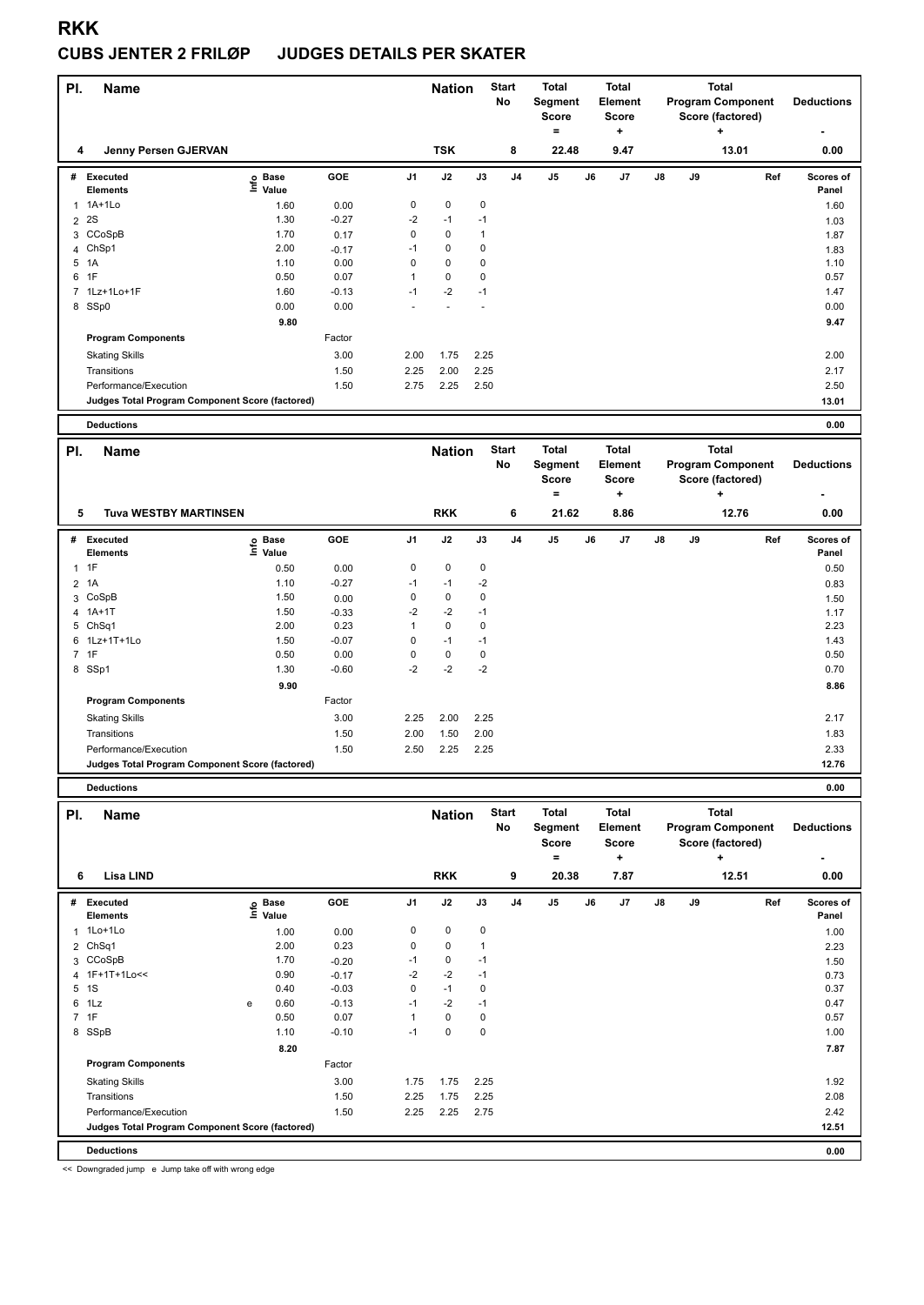#### **CUBS JENTER 2 FRILØP JUDGES DETAILS PER SKATER**

| PI.            | Name                                            |                            |            |                | <b>Nation</b> |             | <b>Start</b><br>No | <b>Total</b><br>Segment<br><b>Score</b><br>۰ |    | <b>Total</b><br>Element<br><b>Score</b><br>÷ |               |    | <b>Total</b><br><b>Program Component</b><br>Score (factored)<br>÷ | <b>Deductions</b>  |
|----------------|-------------------------------------------------|----------------------------|------------|----------------|---------------|-------------|--------------------|----------------------------------------------|----|----------------------------------------------|---------------|----|-------------------------------------------------------------------|--------------------|
| 7              | <b>Anne Hoff IHLEN</b>                          |                            |            |                | <b>BKK</b>    |             | 10                 | 19.40                                        |    | 8.14                                         |               |    | 11.26                                                             | 0.00               |
| #              | Executed<br><b>Elements</b>                     | <b>Base</b><br>۴ů<br>Value | <b>GOE</b> | J <sub>1</sub> | J2            | J3          | J <sub>4</sub>     | J5                                           | J6 | J7                                           | $\mathsf{J}8$ | J9 | Ref                                                               | Scores of<br>Panel |
| $\overline{1}$ | 1F                                              | 0.50                       | 0.00       | 0              | $\mathbf 0$   | 0           |                    |                                              |    |                                              |               |    |                                                                   | 0.50               |
|                | 2 ChSp1                                         | 2.00                       | 0.23       | 0              | 0             | $\mathbf 1$ |                    |                                              |    |                                              |               |    |                                                                   | 2.23               |
|                | 3 1Lo+1Lo                                       | 1.00                       | 0.00       | 0              | $\mathbf 0$   | 0           |                    |                                              |    |                                              |               |    |                                                                   | 1.00               |
|                | 4 CoSp1                                         | 1.70                       | $-0.30$    | $-2$           | $\mathbf 0$   | $-1$        |                    |                                              |    |                                              |               |    |                                                                   | 1.40               |
| 5              | 1Lz                                             | 0.60                       | $-0.03$    | 0              | $-1$          | 0           |                    |                                              |    |                                              |               |    |                                                                   | 0.57               |
| 6              | 1Lo                                             | 0.50                       | $-0.03$    | 0              | 0             | $-1$        |                    |                                              |    |                                              |               |    |                                                                   | 0.47               |
| $\overline{7}$ | SSpB                                            | 1.10                       | $-0.60$    | $-2$           | $-2$          | $-2$        |                    |                                              |    |                                              |               |    |                                                                   | 0.50               |
|                | 8 1F+1Lo+1Lo                                    | 1.50                       | $-0.03$    | 0              | $-1$          | 0           |                    |                                              |    |                                              |               |    |                                                                   | 1.47               |
|                |                                                 | 8.90                       |            |                |               |             |                    |                                              |    |                                              |               |    |                                                                   | 8.14               |
|                | <b>Program Components</b>                       |                            | Factor     |                |               |             |                    |                                              |    |                                              |               |    |                                                                   |                    |
|                | <b>Skating Skills</b>                           |                            | 3.00       | 2.00           | 2.00          | 2.00        |                    |                                              |    |                                              |               |    |                                                                   | 2.00               |
|                | Transitions                                     |                            | 1.50       | 1.75           | 2.00          | 1.75        |                    |                                              |    |                                              |               |    |                                                                   | 1.83               |
|                | Performance/Execution                           |                            | 1.50       | 1.75           | 1.25          | 2.00        |                    |                                              |    |                                              |               |    |                                                                   | 1.67               |
|                | Judges Total Program Component Score (factored) |                            |            |                |               |             |                    |                                              |    |                                              |               |    |                                                                   | 11.26              |
|                | <b>Deductions</b>                               |                            |            |                |               |             |                    |                                              |    |                                              |               |    |                                                                   | 0.00               |

| PI. | <b>Name</b>                                     |                            |            |                | <b>Nation</b> |      | <b>Start</b><br><b>No</b> | <b>Total</b><br>Segment<br><b>Score</b><br>$\equiv$ |    | <b>Total</b><br>Element<br><b>Score</b><br>٠ |               |    | <b>Total</b><br><b>Program Component</b><br>Score (factored)<br>÷ | <b>Deductions</b><br>$\,$ |
|-----|-------------------------------------------------|----------------------------|------------|----------------|---------------|------|---------------------------|-----------------------------------------------------|----|----------------------------------------------|---------------|----|-------------------------------------------------------------------|---------------------------|
| 8   | <b>Solvor OMLI-MOE</b>                          |                            |            |                | <b>BSK</b>    |      | 11                        | 17.87                                               |    | 9.48                                         |               |    | 8.39                                                              | 0.00                      |
|     | # Executed<br><b>Elements</b>                   | e Base<br>E Value<br>Value | <b>GOE</b> | J <sub>1</sub> | J2            | J3   | J4                        | J <sub>5</sub>                                      | J6 | J7                                           | $\mathsf{J}8$ | J9 | Ref                                                               | Scores of<br>Panel        |
|     | 1 CoSpB                                         | 1.50                       | 0.17       | 0              | $\mathbf{1}$  | 0    |                           |                                                     |    |                                              |               |    |                                                                   | 1.67                      |
|     | $2$ 1 Lz                                        | 0.60                       | 0.00       | $\mathbf{1}$   | $-1$          | $-1$ |                           |                                                     |    |                                              |               |    |                                                                   | 0.60                      |
| 3   | ChSq1                                           | 2.00                       | $-0.33$    | $-1$           | 0             | $-1$ |                           |                                                     |    |                                              |               |    |                                                                   | 1.67                      |
|     | 4 1A                                            | 1.10                       | 0.00       | 0              | 0             | 0    |                           |                                                     |    |                                              |               |    |                                                                   | 1.10                      |
|     | 5 1F+1Lo+1Lo                                    | 1.50                       | $-0.03$    | 0              | 0             | $-1$ |                           |                                                     |    |                                              |               |    |                                                                   | 1.47                      |
|     | 6 1A+1Lo                                        | 1.60                       | 0.00       | 0              | $\mathbf 0$   | 0    |                           |                                                     |    |                                              |               |    |                                                                   | 1.60                      |
|     | 7 SSpB                                          | 1.10                       | 0.17       | 0              | $\mathbf{1}$  | 0    |                           |                                                     |    |                                              |               |    |                                                                   | 1.27                      |
|     | $8 \, 2S <<$                                    | 0.40                       | $-0.30$    | $-3$           | $-3$          | $-3$ |                           |                                                     |    |                                              |               |    |                                                                   | 0.10                      |
|     |                                                 | 9.80                       |            |                |               |      |                           |                                                     |    |                                              |               |    |                                                                   | 9.48                      |
|     | <b>Program Components</b>                       |                            | Factor     |                |               |      |                           |                                                     |    |                                              |               |    |                                                                   |                           |
|     | <b>Skating Skills</b>                           |                            | 3.00       | 1.75           | 1.50          | 1.25 |                           |                                                     |    |                                              |               |    |                                                                   | 1.50                      |
|     | Transitions                                     |                            | 1.50       | 1.75           | 1.00          | 0.75 |                           |                                                     |    |                                              |               |    |                                                                   | 1.17                      |
|     | Performance/Execution                           |                            | 1.50       | 2.25           | 1.00          | 1.00 |                           |                                                     |    |                                              |               |    |                                                                   | 1.42                      |
|     | Judges Total Program Component Score (factored) |                            |            |                |               |      |                           |                                                     |    |                                              |               |    |                                                                   | 8.39                      |
|     | <b>Deductions</b>                               |                            |            |                |               |      |                           |                                                     |    |                                              |               |    |                                                                   | 0.00                      |

<< Downgraded jump

| PI.          | <b>Name</b>                                     |                            |         |                | <b>Nation</b> |      | <b>Start</b><br>No | <b>Total</b><br>Segment<br><b>Score</b><br>$\equiv$ |    | <b>Total</b><br>Element<br><b>Score</b><br>÷ |    |    | <b>Total</b><br><b>Program Component</b><br>Score (factored)<br>÷ | <b>Deductions</b>  |
|--------------|-------------------------------------------------|----------------------------|---------|----------------|---------------|------|--------------------|-----------------------------------------------------|----|----------------------------------------------|----|----|-------------------------------------------------------------------|--------------------|
| 9            | <b>Tiril FREDRIKSBERG ROALD</b>                 |                            |         |                | OI            |      | 17                 | 17.64                                               |    | 7.00                                         |    |    | 10.64                                                             | 0.00               |
| #            | Executed<br><b>Elements</b>                     | e Base<br>E Value<br>Value | GOE     | J <sub>1</sub> | J2            | J3   | J <sub>4</sub>     | J <sub>5</sub>                                      | J6 | J7                                           | J8 | J9 | Ref                                                               | Scores of<br>Panel |
| $\mathbf{1}$ | CSpB                                            | 1.10                       | $-0.30$ | $-1$           | $-1$          | $-1$ |                    |                                                     |    |                                              |    |    |                                                                   | 0.80               |
|              | $2$ 1 Lo                                        | 0.50                       | 0.00    | 0              | 0             | 0    |                    |                                                     |    |                                              |    |    |                                                                   | 0.50               |
| 3            | ChSq1                                           | 2.00                       | 0.23    | $\Omega$       | 0             |      |                    |                                                     |    |                                              |    |    |                                                                   | 2.23               |
|              | 4 1Lo+1Lo                                       | 1.00                       | 0.00    | 0              | $\mathbf 0$   | 0    |                    |                                                     |    |                                              |    |    |                                                                   | 1.00               |
|              | 5 SSp0                                          | 0.00                       | 0.00    |                |               |      |                    |                                                     |    |                                              |    |    |                                                                   | 0.00               |
|              | 6 1F+1Lo+1Lo                                    | 1.50                       | $-0.03$ | 0              | $\mathbf 0$   | $-1$ |                    |                                                     |    |                                              |    |    |                                                                   | 1.47               |
|              | $7$ 1 Lz                                        | 0.60                       | $-0.10$ | $-1$           | $-1$          | $-1$ |                    |                                                     |    |                                              |    |    |                                                                   | 0.50               |
|              | 8 1F                                            | 0.50                       | 0.00    | 0              | $\mathbf 0$   | 0    |                    |                                                     |    |                                              |    |    |                                                                   | 0.50               |
|              |                                                 | 7.20                       |         |                |               |      |                    |                                                     |    |                                              |    |    |                                                                   | 7.00               |
|              | <b>Program Components</b>                       |                            | Factor  |                |               |      |                    |                                                     |    |                                              |    |    |                                                                   |                    |
|              | <b>Skating Skills</b>                           |                            | 3.00    | 1.75           | 1.50          | 1.75 |                    |                                                     |    |                                              |    |    |                                                                   | 1.67               |
|              | Transitions                                     |                            | 1.50    | 2.25           | 1.50          | 1.50 |                    |                                                     |    |                                              |    |    |                                                                   | 1.75               |
|              | Performance/Execution                           |                            | 1.50    | 2.25           | 1.75          | 2.00 |                    |                                                     |    |                                              |    |    |                                                                   | 2.00               |
|              | Judges Total Program Component Score (factored) |                            |         |                |               |      |                    |                                                     |    |                                              |    |    |                                                                   | 10.64              |
|              | <b>Deductions</b>                               |                            |         |                |               |      |                    |                                                     |    |                                              |    |    |                                                                   | 0.00               |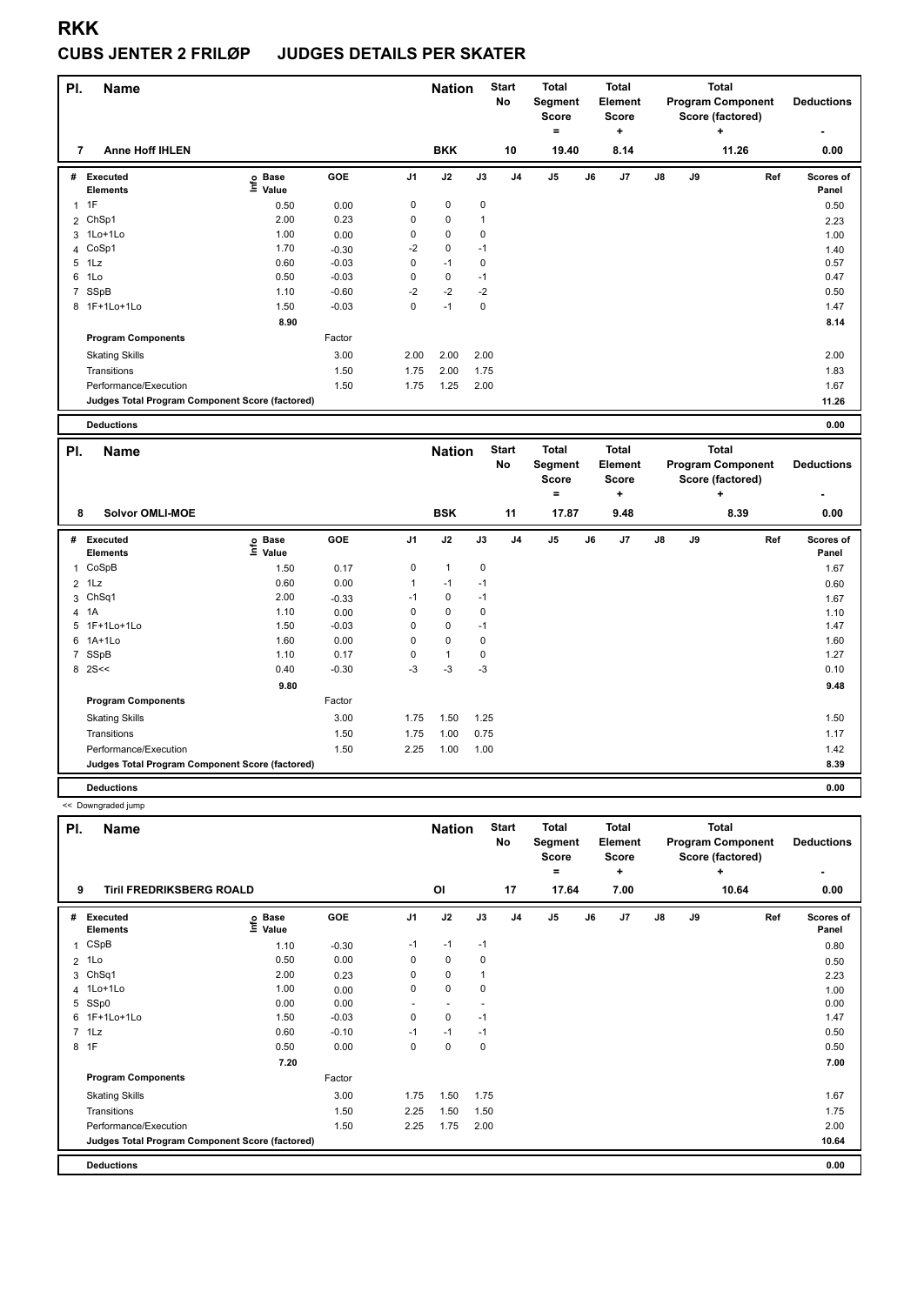#### **CUBS JENTER 2 FRILØP JUDGES DETAILS PER SKATER**

| PI.            | <b>Name</b>                                     |                            |                   |                | <b>Nation</b> |      | <b>Start</b><br><b>No</b> | <b>Total</b><br>Segment<br><b>Score</b> | <b>Total</b><br>Element<br><b>Score</b> |               |    | <b>Total</b><br><b>Program Component</b><br>Score (factored) | <b>Deductions</b>  |
|----------------|-------------------------------------------------|----------------------------|-------------------|----------------|---------------|------|---------------------------|-----------------------------------------|-----------------------------------------|---------------|----|--------------------------------------------------------------|--------------------|
|                |                                                 |                            |                   |                |               |      |                           | ٠                                       | ÷                                       |               |    | ÷                                                            |                    |
| 10             | <b>Ylva Gran JONASSEN</b>                       |                            |                   |                | <b>TT</b>     |      | 4                         | 15.64                                   | 8.88                                    |               |    | 7.76                                                         | 1.00               |
| #              | Executed<br><b>Elements</b>                     | <b>Base</b><br>۴ů<br>Value | GOE               | J <sub>1</sub> | J2            | J3   | J <sub>4</sub>            | J5                                      | J6<br>J7                                | $\mathsf{J}8$ | J9 | Ref                                                          | Scores of<br>Panel |
| $\mathbf{1}$   | 1A                                              | 1.10                       | $-0.40$           | $-2$           | $-2$          | $-2$ |                           |                                         |                                         |               |    |                                                              | 0.70               |
| $\overline{2}$ | 2S                                              | 1.30                       | $-0.60$           | $-3$           | $-3$          | $-3$ |                           |                                         |                                         |               |    |                                                              | 0.70               |
|                | 3 1Lz+1Lo+1T                                    | 1.50                       | $-0.13$           | $-2$           | $-1$          | $-1$ |                           |                                         |                                         |               |    |                                                              | 1.37               |
|                | 4 CCoSpB                                        | 1.70                       | 0.00              | 0              | $\mathbf 0$   | 0    |                           |                                         |                                         |               |    |                                                              | 1.70               |
| 5              | Ch <sub>Sq1</sub>                               | 2.00                       | $-0.33$           | $-1$           | 0             | $-1$ |                           |                                         |                                         |               |    |                                                              | 1.67               |
| 6              | 1Lo                                             | 0.50                       | 0.07              | 1              | $\Omega$      | 0    |                           |                                         |                                         |               |    |                                                              | 0.57               |
| $\overline{7}$ | SSp1                                            | 1.30                       | 0.50              | 1              | $\mathbf{1}$  | 1    |                           |                                         |                                         |               |    |                                                              | 1.80               |
|                | 8 1F+Lo                                         | 0.50                       | $-0.13$           | $-2$           | $-1$          | $-1$ |                           |                                         |                                         |               |    |                                                              | 0.37               |
|                |                                                 | 9.90                       |                   |                |               |      |                           |                                         |                                         |               |    |                                                              | 8.88               |
|                | <b>Program Components</b>                       |                            | Factor            |                |               |      |                           |                                         |                                         |               |    |                                                              |                    |
|                | <b>Skating Skills</b>                           |                            | 3.00              | 1.25           | 1.50          | 1.50 |                           |                                         |                                         |               |    |                                                              | 1.42               |
|                | Transitions                                     |                            | 1.50              | 1.25           | 1.25          | 1.25 |                           |                                         |                                         |               |    |                                                              | 1.25               |
|                | Performance/Execution                           |                            | 1.50              | 1.25           | 0.75          | 1.25 |                           |                                         |                                         |               |    |                                                              | 1.08               |
|                | Judges Total Program Component Score (factored) |                            |                   |                |               |      |                           |                                         |                                         |               |    |                                                              | 7.76               |
|                | <b>Deductions</b>                               |                            | $-1.00$<br>Falls: |                |               |      |                           |                                         |                                         |               |    |                                                              | $-1.00$            |
| PI.            | <b>Name</b>                                     |                            |                   |                | <b>Nation</b> |      | <b>Start</b><br>No        | <b>Total</b><br>Segment                 | <b>Total</b><br>Element                 |               |    | <b>Total</b><br><b>Program Component</b>                     | <b>Deductions</b>  |

|    |                                                 |                            |            |                |            |             |                | ----------<br><b>Score</b><br>$=$ |    | ---------<br><b>Score</b><br>÷ |    |    | Score (factored)<br>٠ | ----------<br>۰    |
|----|-------------------------------------------------|----------------------------|------------|----------------|------------|-------------|----------------|-----------------------------------|----|--------------------------------|----|----|-----------------------|--------------------|
| 11 | <b>Christine OKSVANG</b>                        |                            |            |                | <b>RKK</b> |             | 16             | 15.30                             |    | 5.54                           |    |    | 9.76                  | 0.00               |
| #  | Executed<br><b>Elements</b>                     | e Base<br>E Value<br>Value | <b>GOE</b> | J <sub>1</sub> | J2         | J3          | J <sub>4</sub> | J <sub>5</sub>                    | J6 | J7                             | J8 | J9 | Ref                   | Scores of<br>Panel |
|    | $1$ 1 Lo                                        | 0.50                       | 0.00       | 0              | 0          | $\mathbf 0$ |                |                                   |    |                                |    |    |                       | 0.50               |
|    | 2 1S+1T+1T                                      | 1.20                       | 0.07       | 1              | 0          | $\mathbf 0$ |                |                                   |    |                                |    |    |                       | 1.27               |
|    | 3 SSp0                                          | 0.00                       | 0.00       |                |            |             |                |                                   |    |                                |    |    |                       | 0.00               |
|    | 4 1Lo+1Lo                                       | 1.00                       | $-0.03$    | 0              | $-1$       | 0           |                |                                   |    |                                |    |    |                       | 0.97               |
|    | 5 ChSq1                                         | 2.00                       | $-0.17$    | $-1$           | 0          | 0           |                |                                   |    |                                |    |    |                       | 1.83               |
|    | 6 1F                                            | 0.50                       | 0.00       | 0              | 0          | 0           |                |                                   |    |                                |    |    |                       | 0.50               |
|    | 7 1S                                            | 0.40                       | 0.07       | 1              | 0          | $\mathbf 0$ |                |                                   |    |                                |    |    |                       | 0.47               |
| 8  | CoSp0                                           | 0.00                       | 0.00       |                |            |             |                |                                   |    |                                |    |    |                       | 0.00               |
|    |                                                 | 5.60                       |            |                |            |             |                |                                   |    |                                |    |    |                       | 5.54               |
|    | <b>Program Components</b>                       |                            | Factor     |                |            |             |                |                                   |    |                                |    |    |                       |                    |
|    | <b>Skating Skills</b>                           |                            | 3.00       | 1.50           | 1.50       | 2.00        |                |                                   |    |                                |    |    |                       | 1.67               |
|    | Transitions                                     |                            | 1.50       | 0.75           | 1.25       | 2.00        |                |                                   |    |                                |    |    |                       | 1.33               |
|    | Performance/Execution                           |                            | 1.50       | 1.50           | 1.75       | 2.25        |                |                                   |    |                                |    |    |                       | 1.83               |
|    | Judges Total Program Component Score (factored) |                            |            |                |            |             |                |                                   |    |                                |    |    |                       | 9.76               |
|    | <b>Deductions</b>                               |                            |            |                |            |             |                |                                   |    |                                |    |    |                       | 0.00               |

| PI.            | <b>Name</b>                                     |   |                   |         |                | <b>Nation</b>  |      | <b>Start</b><br>No | Total<br>Segment<br><b>Score</b> |    | <b>Total</b><br>Element<br><b>Score</b> |               |    | <b>Total</b><br><b>Program Component</b><br>Score (factored) | <b>Deductions</b>  |
|----------------|-------------------------------------------------|---|-------------------|---------|----------------|----------------|------|--------------------|----------------------------------|----|-----------------------------------------|---------------|----|--------------------------------------------------------------|--------------------|
| $12 \,$        | <b>Lotte SCHIBBYE</b>                           |   |                   |         |                | OI             |      | 5                  | ٠<br>14.64                       |    | ٠<br>6.27                               |               |    | ÷<br>8.37                                                    | ٠<br>0.00          |
| #              | <b>Executed</b><br><b>Elements</b>              |   | e Base<br>E Value | GOE     | J <sub>1</sub> | J2             | J3   | J <sub>4</sub>     | J <sub>5</sub>                   | J6 | J7                                      | $\mathsf{J}8$ | J9 | Ref                                                          | Scores of<br>Panel |
| $\overline{1}$ | 1F                                              |   | 0.50              | 0.07    | 1              | $\pmb{0}$      | 0    |                    |                                  |    |                                         |               |    |                                                              | 0.57               |
|                | 2 SSpB                                          |   | 1.10              | 0.00    | 0              | $\mathbf 0$    | 0    |                    |                                  |    |                                         |               |    |                                                              | 1.10               |
|                | 3 1Lo+1Lo                                       |   | 1.00              | 0.00    | 0              | $\mathbf 0$    | 0    |                    |                                  |    |                                         |               |    |                                                              | 1.00               |
|                | 4 ChSq1                                         |   | 2.00              | $-0.50$ | $-1$           | $-1$           | $-1$ |                    |                                  |    |                                         |               |    |                                                              | 1.50               |
|                | 5 1F+Lo+1Lo                                     |   | 1.00              | 0.00    | 0              | $\mathbf 0$    | 0    |                    |                                  |    |                                         |               |    |                                                              | 1.00               |
| 6              | 1Lo                                             |   | 0.50              | 0.13    | 1              | $\overline{1}$ | 0    |                    |                                  |    |                                         |               |    |                                                              | 0.63               |
| $\overline{7}$ | csp0                                            |   | 0.00              | 0.00    | ٠              |                |      |                    |                                  |    |                                         |               |    |                                                              | 0.00               |
| 8              | 1Lz                                             | e | 0.60              | $-0.13$ | $-2$           | $-1$           | $-1$ |                    |                                  |    |                                         |               |    |                                                              | 0.47               |
|                |                                                 |   | 6.70              |         |                |                |      |                    |                                  |    |                                         |               |    |                                                              | 6.27               |
|                | <b>Program Components</b>                       |   |                   | Factor  |                |                |      |                    |                                  |    |                                         |               |    |                                                              |                    |
|                | <b>Skating Skills</b>                           |   |                   | 3.00    | 2.00           | 1.50           | 1.25 |                    |                                  |    |                                         |               |    |                                                              | 1.58               |
|                | Transitions                                     |   |                   | 1.50    | 1.00           | 1.00           | 1.00 |                    |                                  |    |                                         |               |    |                                                              | 1.00               |
|                | Performance/Execution                           |   |                   | 1.50    | 1.25           | 1.50           | 1.50 |                    |                                  |    |                                         |               |    |                                                              | 1.42               |
|                | Judges Total Program Component Score (factored) |   |                   |         |                |                |      |                    |                                  |    |                                         |               |    |                                                              | 8.37               |
|                | <b>Deductions</b>                               |   |                   |         |                |                |      |                    |                                  |    |                                         |               |    |                                                              | 0.00               |

e Jump take off with wrong edge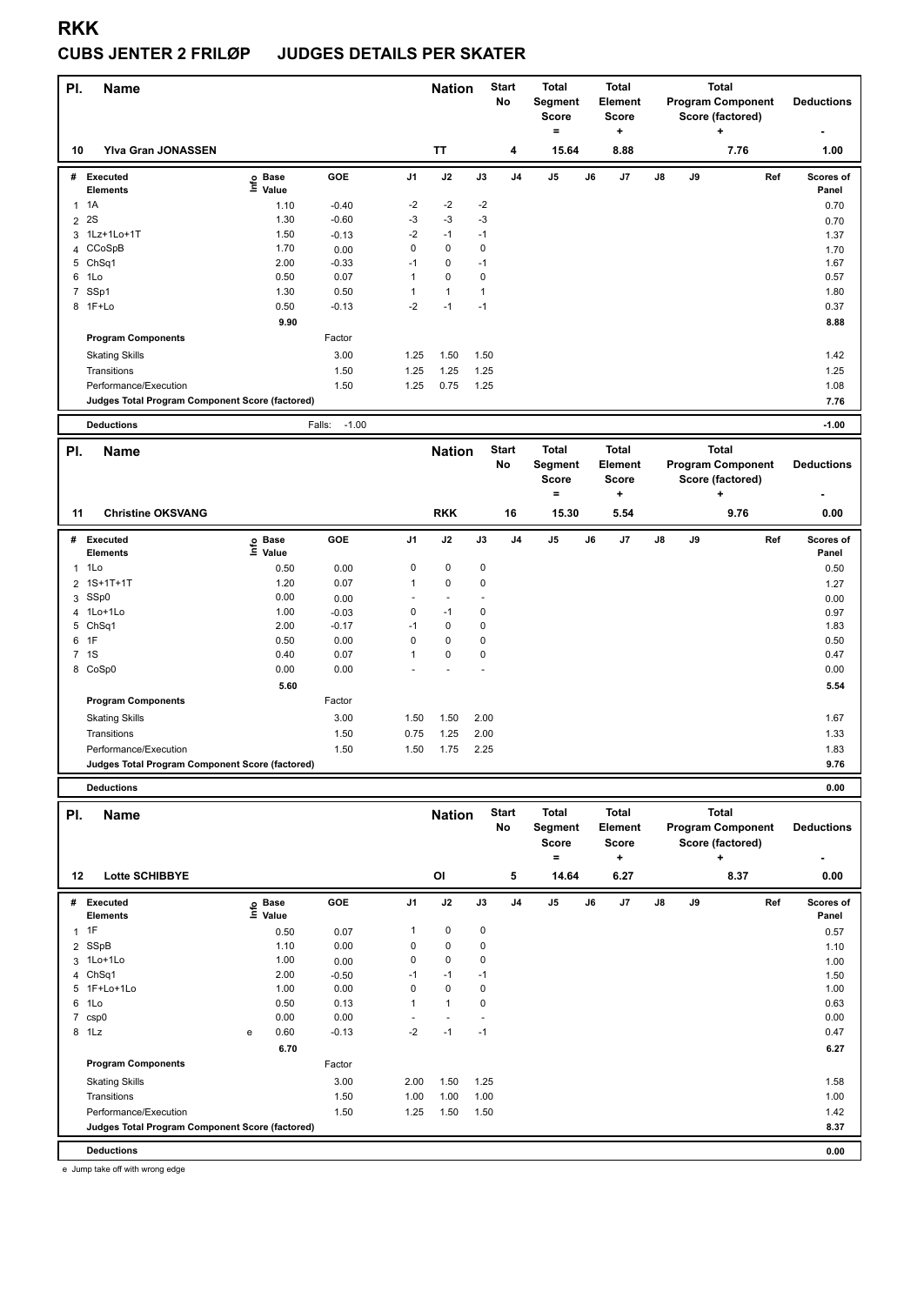#### **CUBS JENTER 2 FRILØP JUDGES DETAILS PER SKATER**

| PI.         | <b>Name</b>                                     |      |                      |         |                | <b>Nation</b> |      | <b>Start</b><br>No | <b>Total</b><br>Segment<br><b>Score</b><br>$=$ |    | <b>Total</b><br>Element<br><b>Score</b><br>٠ |               |    | <b>Total</b><br><b>Program Component</b><br>Score (factored)<br>÷ | <b>Deductions</b><br>۰ |
|-------------|-------------------------------------------------|------|----------------------|---------|----------------|---------------|------|--------------------|------------------------------------------------|----|----------------------------------------------|---------------|----|-------------------------------------------------------------------|------------------------|
| 13          | <b>Una BRATTETEIG</b>                           |      |                      |         |                | <b>BKK</b>    |      | 14                 | 14.61                                          |    | 5.60                                         |               |    | 9.01                                                              | 0.00                   |
| #           | Executed<br><b>Elements</b>                     | ١nf٥ | <b>Base</b><br>Value | GOE     | J <sub>1</sub> | J2            | J3   | J <sub>4</sub>     | J5                                             | J6 | J7                                           | $\mathsf{J}8$ | J9 | Ref                                                               | Scores of<br>Panel     |
| 1           | 2Lo<<                                           |      | 0.50                 | $-0.30$ | $-3$           | -3            | $-3$ |                    |                                                |    |                                              |               |    |                                                                   | 0.20                   |
|             | $2$ 1 Lz                                        |      | 0.60                 | 0.00    | $\mathbf 0$    | $\mathbf 0$   | 0    |                    |                                                |    |                                              |               |    |                                                                   | 0.60                   |
| 3           | ChSq1                                           |      | 2.00                 | $-0.17$ | $-1$           | 0             | 0    |                    |                                                |    |                                              |               |    |                                                                   | 1.83                   |
| 4           | SSpB                                            |      | 1.10                 | 0.00    | 0              | $\pmb{0}$     | 0    |                    |                                                |    |                                              |               |    |                                                                   | 1.10                   |
| 5           | 1F+1Lo+1T                                       | e    | 1.40                 | $-0.17$ | $-2$           | $-2$          | $-1$ |                    |                                                |    |                                              |               |    |                                                                   | 1.23                   |
| 6           | $1$ Lo+ $1$ Lo<<                                |      | 0.50                 | $-0.23$ | $-2$           | $-3$          | $-2$ |                    |                                                |    |                                              |               |    |                                                                   | 0.27                   |
| $7^{\circ}$ | 1F                                              | e    | 0.50                 | $-0.13$ | $-2$           | $-1$          | $-1$ |                    |                                                |    |                                              |               |    |                                                                   | 0.37                   |
|             | 8 cosp0                                         |      | 0.00                 | 0.00    |                |               |      |                    |                                                |    |                                              |               |    |                                                                   | 0.00                   |
|             |                                                 |      | 6.60                 |         |                |               |      |                    |                                                |    |                                              |               |    |                                                                   | 5.60                   |
|             | <b>Program Components</b>                       |      |                      | Factor  |                |               |      |                    |                                                |    |                                              |               |    |                                                                   |                        |
|             | <b>Skating Skills</b>                           |      |                      | 3.00    | 1.50           | 1.50          | 1.50 |                    |                                                |    |                                              |               |    |                                                                   | 1.50                   |
|             | Transitions                                     |      |                      | 1.50    | 1.00           | 1.75          | 1.25 |                    |                                                |    |                                              |               |    |                                                                   | 1.33                   |
|             | Performance/Execution                           |      |                      | 1.50    | 1.50           | 2.00          | 1.50 |                    |                                                |    |                                              |               |    |                                                                   | 1.67                   |
|             | Judges Total Program Component Score (factored) |      |                      |         |                |               |      |                    |                                                |    |                                              |               |    |                                                                   | 9.01                   |
|             | <b>Deductions</b>                               |      |                      |         |                |               |      |                    |                                                |    |                                              |               |    |                                                                   | 0.00                   |

<< Downgraded jump e Jump take off with wrong edge

| PI. | <b>Name</b>                                     |   |                            |         |                | <b>Nation</b> |      | <b>Start</b><br>No | <b>Total</b><br>Segment<br><b>Score</b> |    | <b>Total</b><br><b>Element</b><br><b>Score</b> |               |    | <b>Total</b><br><b>Program Component</b><br>Score (factored) | <b>Deductions</b>  |
|-----|-------------------------------------------------|---|----------------------------|---------|----------------|---------------|------|--------------------|-----------------------------------------|----|------------------------------------------------|---------------|----|--------------------------------------------------------------|--------------------|
| 14  | <b>Amanda BRENDEN</b>                           |   |                            |         |                | <b>OSK</b>    |      | 18                 | ۰<br>13.68                              |    | ٠<br>6.04                                      |               |    | ÷<br>7.64                                                    | ٠<br>0.00          |
|     |                                                 |   |                            |         |                |               |      |                    |                                         |    |                                                |               |    |                                                              |                    |
| #   | Executed<br><b>Elements</b>                     |   | e Base<br>⊑ Value<br>Value | GOE     | J <sub>1</sub> | J2            | J3   | J <sub>4</sub>     | J <sub>5</sub>                          | J6 | J7                                             | $\mathsf{J}8$ | J9 | Ref                                                          | Scores of<br>Panel |
|     | $1.1S+1T$                                       |   | 0.80                       | 0.00    | 0              | 0             | 0    |                    |                                         |    |                                                |               |    |                                                              | 0.80               |
|     | $2$ 1 Lo                                        |   | 0.50                       | $-0.23$ | $-2$           | $-2$          | $-3$ |                    |                                         |    |                                                |               |    |                                                              | 0.27               |
|     | 3 USpB                                          |   | 1.00                       | 0.00    | 0              | 0             | 0    |                    |                                         |    |                                                |               |    |                                                              | 1.00               |
|     | 4 1F                                            |   | 0.50                       | $-0.03$ | 0              | $-1$          | 0    |                    |                                         |    |                                                |               |    |                                                              | 0.47               |
|     | 5 ChSq1                                         |   | 2.00                       | 0.00    | 0              | $\mathbf 0$   | 0    |                    |                                         |    |                                                |               |    |                                                              | 2.00               |
|     | 6 1F+1Lo                                        |   | 1.00                       | 0.00    | 0              | $\mathbf 0$   | 0    |                    |                                         |    |                                                |               |    |                                                              | 1.00               |
|     | 7 SSp0                                          |   | 0.00                       | 0.00    |                |               |      |                    |                                         |    |                                                |               |    |                                                              | 0.00               |
|     | 8 1Lz                                           | e | 0.60                       | $-0.10$ | $-1$           | $-1$          | $-1$ |                    |                                         |    |                                                |               |    |                                                              | 0.50               |
|     |                                                 |   | 6.40                       |         |                |               |      |                    |                                         |    |                                                |               |    |                                                              | 6.04               |
|     | <b>Program Components</b>                       |   |                            | Factor  |                |               |      |                    |                                         |    |                                                |               |    |                                                              |                    |
|     | <b>Skating Skills</b>                           |   |                            | 3.00    | 1.50           | 1.25          | 1.00 |                    |                                         |    |                                                |               |    |                                                              | 1.25               |
|     | Transitions                                     |   |                            | 1.50    | 2.00           | 1.50          | 0.75 |                    |                                         |    |                                                |               |    |                                                              | 1.42               |
|     | Performance/Execution                           |   |                            | 1.50    | 1.25           | 1.50          | 0.75 |                    |                                         |    |                                                |               |    |                                                              | 1.17               |
|     | Judges Total Program Component Score (factored) |   |                            |         |                |               |      |                    |                                         |    |                                                |               |    |                                                              | 7.64               |
|     | <b>Deductions</b>                               |   |                            |         |                |               |      |                    |                                         |    |                                                |               |    |                                                              | 0.00               |

e Jump take off with wrong edge

| PI.            | <b>Name</b>                                     |                   |         |                | <b>Nation</b>            |      | <b>Start</b><br><b>No</b> | <b>Total</b><br>Segment<br><b>Score</b><br>= |    | <b>Total</b><br>Element<br><b>Score</b><br>٠ |               |    | <b>Total</b><br><b>Program Component</b><br>Score (factored)<br>÷ | <b>Deductions</b>  |
|----------------|-------------------------------------------------|-------------------|---------|----------------|--------------------------|------|---------------------------|----------------------------------------------|----|----------------------------------------------|---------------|----|-------------------------------------------------------------------|--------------------|
| 15             | <b>Lina LARSSEN</b>                             |                   |         |                | HIL                      |      | 19                        | 11.94                                        |    | 5.46                                         |               |    | 6.48                                                              | 0.00               |
| #              | Executed<br><b>Elements</b>                     | e Base<br>⊆ Value | GOE     | J <sub>1</sub> | J2                       | J3   | J <sub>4</sub>            | J <sub>5</sub>                               | J6 | J7                                           | $\mathsf{J}8$ | J9 | Ref                                                               | Scores of<br>Panel |
| 1              | 1S                                              | 0.40              | 0.00    | 0              | 0                        | 0    |                           |                                              |    |                                              |               |    |                                                                   | 0.40               |
| $\overline{2}$ | Ch <sub>Sq1</sub>                               | 2.00              | $-0.50$ | $-1$           | $-1$                     | $-1$ |                           |                                              |    |                                              |               |    |                                                                   | 1.50               |
|                | 3 1F+1Lo<<+1S                                   | 0.90              | $-0.20$ | $-2$           | $-2$                     | $-2$ |                           |                                              |    |                                              |               |    |                                                                   | 0.70               |
| 4              | cosp0                                           | 0.00              | 0.00    | ٠              | $\overline{\phantom{a}}$ |      |                           |                                              |    |                                              |               |    |                                                                   | 0.00               |
|                | 5 1Lo+1Lo                                       | 1.00              | 0.00    | 0              | $\pmb{0}$                | 0    |                           |                                              |    |                                              |               |    |                                                                   | 1.00               |
| 6              | SSpB                                            | 1.10              | $-0.10$ | 0              | 0                        | $-1$ |                           |                                              |    |                                              |               |    |                                                                   | 1.00               |
|                | 7 1Lo                                           | 0.50              | $-0.07$ | 0              | $-1$                     | $-1$ |                           |                                              |    |                                              |               |    |                                                                   | 0.43               |
|                | 8 1F                                            | 0.50              | $-0.07$ | 0              | $-1$                     | $-1$ |                           |                                              |    |                                              |               |    |                                                                   | 0.43               |
|                |                                                 | 6.40              |         |                |                          |      |                           |                                              |    |                                              |               |    |                                                                   | 5.46               |
|                | <b>Program Components</b>                       |                   | Factor  |                |                          |      |                           |                                              |    |                                              |               |    |                                                                   |                    |
|                | <b>Skating Skills</b>                           |                   | 3.00    | 1.00           | 1.00                     | 1.25 |                           |                                              |    |                                              |               |    |                                                                   | 1.08               |
|                | Transitions                                     |                   | 1.50    | 1.00           | 1.00                     | 1.25 |                           |                                              |    |                                              |               |    |                                                                   | 1.08               |
|                | Performance/Execution                           |                   | 1.50    | 0.75           | 1.25                     | 1.25 |                           |                                              |    |                                              |               |    |                                                                   | 1.08               |
|                | Judges Total Program Component Score (factored) |                   |         |                |                          |      |                           |                                              |    |                                              |               |    |                                                                   | 6.48               |
|                | <b>Deductions</b>                               |                   |         |                |                          |      |                           |                                              |    |                                              |               |    |                                                                   | 0.00               |

<< Downgraded jump